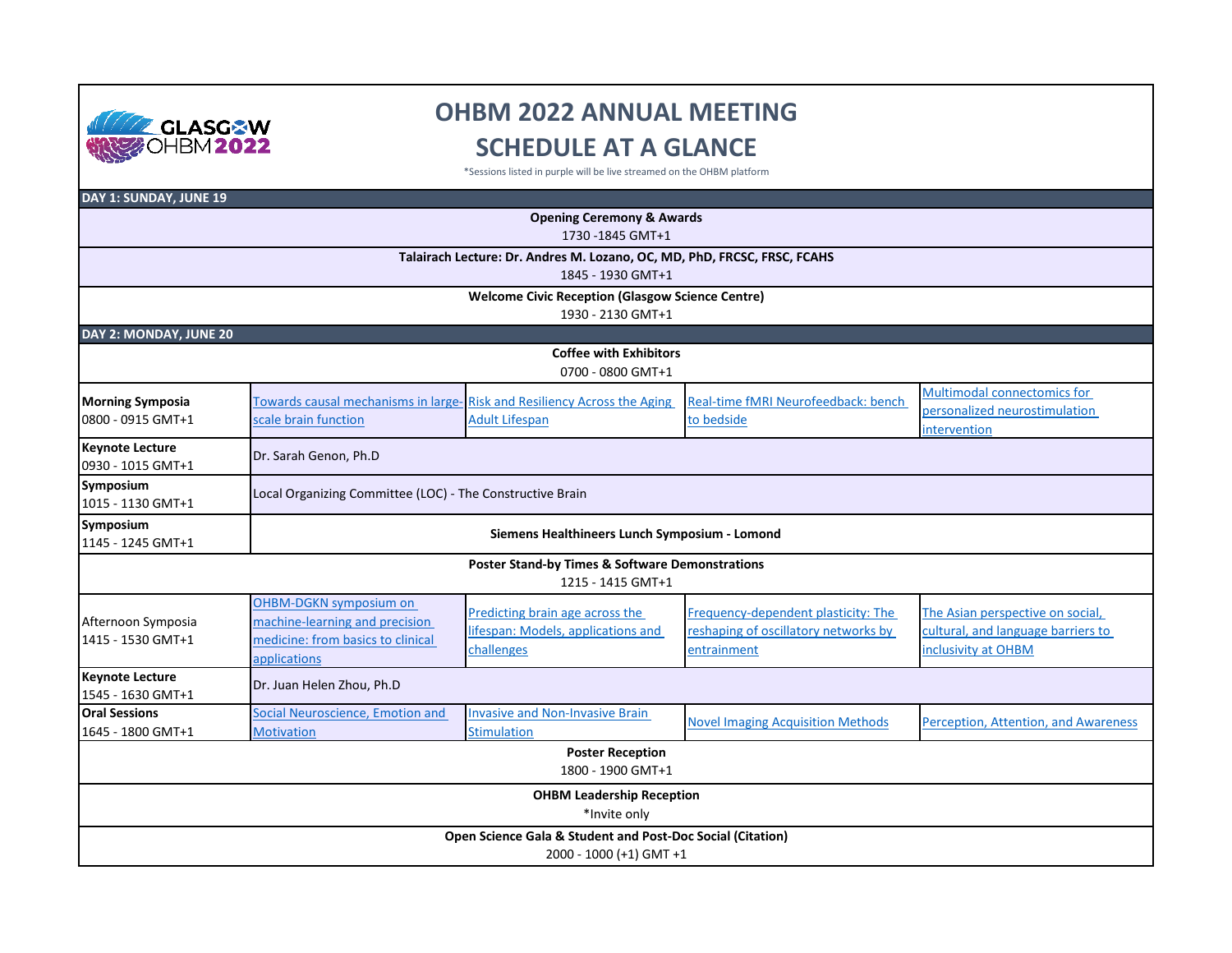| DAY 3: TUESDAY, JUNE 21                      |                                                                                |                                                            |                                                                |                                        |  |  |  |  |
|----------------------------------------------|--------------------------------------------------------------------------------|------------------------------------------------------------|----------------------------------------------------------------|----------------------------------------|--|--|--|--|
| <b>Coffee with Exhibitors</b>                |                                                                                |                                                            |                                                                |                                        |  |  |  |  |
| 0700 - 0800 GMT+1                            |                                                                                |                                                            |                                                                |                                        |  |  |  |  |
| <b>Morning Symposia</b>                      | The ups and downs of open science                                              | <b>Opportunities and Barriers to</b>                       | What information code hippocampal                              | Novel insights into brain organization |  |  |  |  |
| 0800 - 0915 GMT+1                            | perspectives from early-career and                                             | Neuroimaging-based AI in Memory                            | neurons?                                                       | via graph signal processing            |  |  |  |  |
|                                              | established researchers                                                        | <b>Clinics for Age-related Dementias</b>                   |                                                                |                                        |  |  |  |  |
| <b>Keynote Lecture</b>                       | Dr. Ole Jensen, Ph.D                                                           |                                                            |                                                                |                                        |  |  |  |  |
| 0930 - 1015 GMT+1                            |                                                                                |                                                            |                                                                |                                        |  |  |  |  |
| <b>Awards</b>                                | Awards                                                                         |                                                            |                                                                |                                        |  |  |  |  |
| 1015 - 1045 GMT+1                            |                                                                                |                                                            |                                                                |                                        |  |  |  |  |
| <b>Oral Sessions</b>                         | Psychiatric neuroimaging: methods                                              | Learning and memory: how                                   | <b>Neuroinformatics and Data Sharing!</b>                      | From the womb to wisdom                |  |  |  |  |
| 1100 - 1215 GMT+1                            | and applications                                                               | experience changes the brain                               |                                                                |                                        |  |  |  |  |
| <b>Oral Sessions</b>                         | <b>Computational and Data Management Tools</b>                                 |                                                            |                                                                |                                        |  |  |  |  |
| 1300 - 1400 GMT+1                            |                                                                                |                                                            |                                                                |                                        |  |  |  |  |
| <b>Poster Stand-by Times</b>                 |                                                                                |                                                            |                                                                |                                        |  |  |  |  |
|                                              |                                                                                | 1300 - 1500 GMT                                            |                                                                |                                        |  |  |  |  |
|                                              | <b>Re-Conceptualizing Neuropsychiatric</b>                                     |                                                            | Uncovering the neurobiological                                 | Recent advances towards robust and     |  |  |  |  |
| Afternoon Symposia                           | <b>Diseases with Meta-Analytical Data</b>                                      | Charting brain variability in health                       | mechanisms of altered states of                                | reliable mapping of human cortical     |  |  |  |  |
| 1500 - 1615 GMT+1                            | <b>Mining</b>                                                                  | and disease using normative models                         | consciousness                                                  | connectivity with TMS-EEG              |  |  |  |  |
| <b>Keynote Lecture</b>                       | Dr. Janaina Mourao-Miranda, Ph.D                                               |                                                            |                                                                |                                        |  |  |  |  |
| 1630 - 1745 GMT+1                            |                                                                                |                                                            |                                                                |                                        |  |  |  |  |
|                                              |                                                                                | <b>Poster Reception</b>                                    |                                                                |                                        |  |  |  |  |
|                                              |                                                                                | 1745 - 1845 GMT+1                                          |                                                                |                                        |  |  |  |  |
| DAY 4: WEDNESDAY, JUNE 22                    |                                                                                |                                                            |                                                                |                                        |  |  |  |  |
|                                              |                                                                                | <b>Coffee with Exhibitors</b>                              |                                                                |                                        |  |  |  |  |
|                                              |                                                                                | 0700 - 0800 GMT+1                                          |                                                                |                                        |  |  |  |  |
|                                              | <b>Machine Learning in Neuroimaging:</b><br>from Application to Interpretation | Non-invasive neuromodulation of                            | Re-envisioning the Future of Academic<br>Training              | G-Ratio mapping as a tool for          |  |  |  |  |
| <b>Morning Symposia</b><br>0800 - 0915 GMT+1 |                                                                                | deep brain structures to enhance                           |                                                                | neuroscience research: potential and   |  |  |  |  |
|                                              |                                                                                | cognitive functions                                        |                                                                | current hurdles                        |  |  |  |  |
| <b>Keynote Lecture</b>                       | Dr. Andrew Zalesky, Ph.D                                                       |                                                            |                                                                |                                        |  |  |  |  |
| 0930 - 1015 GMT+1                            |                                                                                |                                                            |                                                                |                                        |  |  |  |  |
| <b>Oral Sessions</b>                         | <b>Connectivity in Health and Disease</b>                                      | <b>Disorders of the Mature Nervous</b>                     | <b>Modeling and Analysis "Activation"</b>                      | <b>Neuroanatomy and Physiology</b>     |  |  |  |  |
| 1030 - 1145 GMT+1                            |                                                                                | <b>System</b>                                              |                                                                |                                        |  |  |  |  |
|                                              |                                                                                | <b>Poster Stand-by Times &amp; Software Demonstrations</b> |                                                                |                                        |  |  |  |  |
|                                              |                                                                                | 1245 - 1445 GMT+1                                          |                                                                |                                        |  |  |  |  |
| Afternoon Symposia<br>1445 - 1600 GMT+1      | Towards Lifespan Brain Charts of                                               |                                                            |                                                                |                                        |  |  |  |  |
|                                              | <b>Normal Brain Growth, Aging, and</b>                                         | Initiatives neuroscientists can take to                    | What should we do with neuroimaging<br>analytical flexibility? | <b>Brain imaging in COVID-19</b>       |  |  |  |  |
|                                              | Neuropsychiatric Disease                                                       | tackle the climate crisis                                  |                                                                |                                        |  |  |  |  |
| <b>Keynote Lecture</b>                       |                                                                                |                                                            |                                                                |                                        |  |  |  |  |
| 1615 - 1700 GMT+1                            | Dr. Anastasia Yendiki, Ph.D                                                    |                                                            |                                                                |                                        |  |  |  |  |